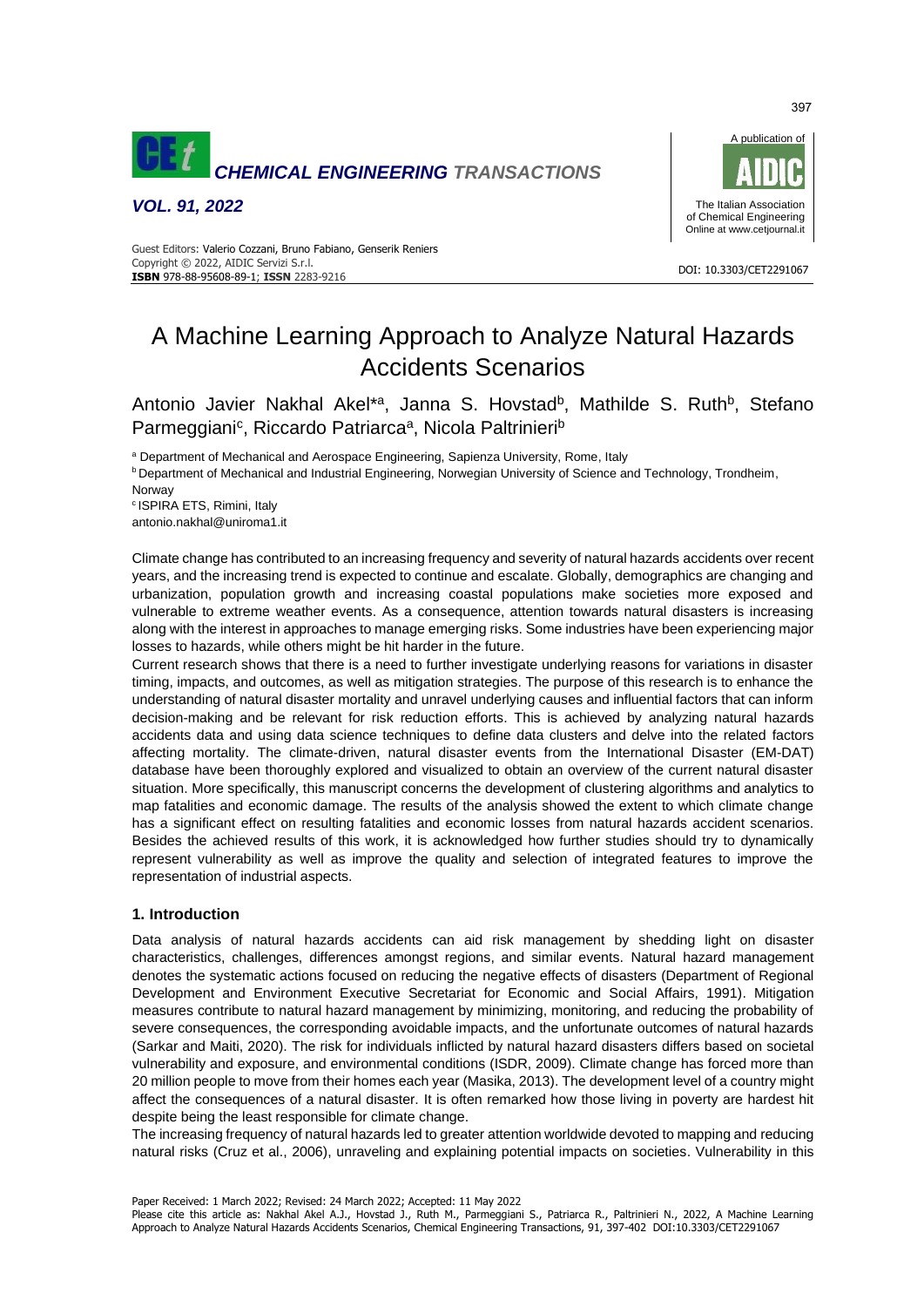context can be a risk factor, but also an outcome: disaster exposure may lead to poverty causing damage to assets and livelihoods (Suarez-Paba and Cruz, 2022). Besides, larger natural disasters often cause extensive property damages and a high number of fatalities. Research has shown that natural disaster-related damages and mortality have increased in the past decades (Jacobsson et al., 2009; Masika, 2013).

Research is needed to develop systematic approaches on disaster causes and impacts to improve responses, and anticipation capacity and design risk prevention and mitigating interventions prior to, or following major natural hazards verification. The International Disaster Database (EM-DAT) developed by the Centre for Research on the Epidemiology of Disasters (CRED) gathers data on natural disasters and maps them into different classification categories, impacts, and causes. This paper aims to study these climate-driven accidents in terms of societal impact, both on populations and properties, as they can be of relevance for industrial systems as well. The manuscript fully relies on EM-DAT and proposes a Machine Learning (ML) algorithm to investigate potential clusters of countries that show commonalities and subsequently can drive to common natural risk management mitigations. The focus of this manuscript spans from natural hazards accidents to technological accidents in order to ensure a wider perspective on all societal impacts.

# **2. Materials and Methods**

## **2.1 Exploring the database**

The EM-DAT database was created following the 1980's investigation by the Centre for Research on the Epidemiology of Disasters (CRED). The study was carried out to serve the purposes of humanitarian action at national and international levels. The initiative aimed to rationalize decision-making for disaster preparedness, as well as provide an objective base to assess vulnerability and set priorities. The database is compiled from various sources, including United Nations agencies, non-governmental organizations, insurance companies, research institutes, and press agencies (e.g.), United Nations Department of Humanitarian Affairs (UN-DHA), European Union Humanitarian Office (ECHO), International Federation of the Red Cross and Red Crescent, the Office of Foreign Disaster Assistance (OFDA-USAID), International Committee of the Red Cross and Red Croissant (ICRCRC, Switzerland), International Decade for Natural Disaster Reduction (IDNDR) (Center for research on the Epidemiology of Disasters, 2021). Currently, EM-DAT collects more than 25000 disasters between 1900 - 2020. All the events in the EM-DAT database fulfill one or more of these entry criteria (Center for research on the Epidemiology of Disasters, 2021):

- Kill (10 or more deaths)
- Affect (100 or more people affected, injuries or homeless)
- Declaration/Appeal (declaration by the country of a state of emergency and/or appeal for international assistance)

The 25000 incidents worldwide involve 189 countries, distributed as follows:

- About 15000 accidents are related to natural impacts (e.g., drought, extreme temperature, flood, landslide, storm, wildfire, etc.),
- About 10000 accidents refer to technological impacts (i.e., industrial, transport, and miscellaneous impacts).

The database incorporates 43 parameters (e.g., location, date, damage, fatalities, disaster type, origin, reconstruction cost, insured damage, appeal, impacts) to fully details the characteristics of the accident and allow the accident identification and analysis (Center for research on the Epidemiology of Disasters, 2021).

### **2.2 Data clustering through Machine Learning**

Machine learning (ML) is known for providing meaning to raw data and solving practical problems in a reliable and efficient way. These problems require machine assistance since the amount of data and the complexity of the statistical patterns imply that humans would not be able to solve them via traditional techniques (Burkov, 2019). ML algorithms learn from examples and are thereby trained to find patterns that can help make decisions and predictions based on new, unseen information (Sharda et al., 2019). A ML pipeline includes training, test, and validation processes. One example of ML refers to clustering. This latter is used to uncover meaningful groups within a dataset based on underlying patterns or structures. Clustering is commonly used for dimensionality reduction and the most common methods are density-based, hierarchical, partition-based, and grid-based methods. This descriptive data mining technique is unsupervised since there are no target values to predict (Murtagh and Contreras, 2012). The clustering algorithm relies on a distance matrix that is created by computing the distance between every pair of data points. For this reason, a clustering algorithm requires standardized, numerical input.

398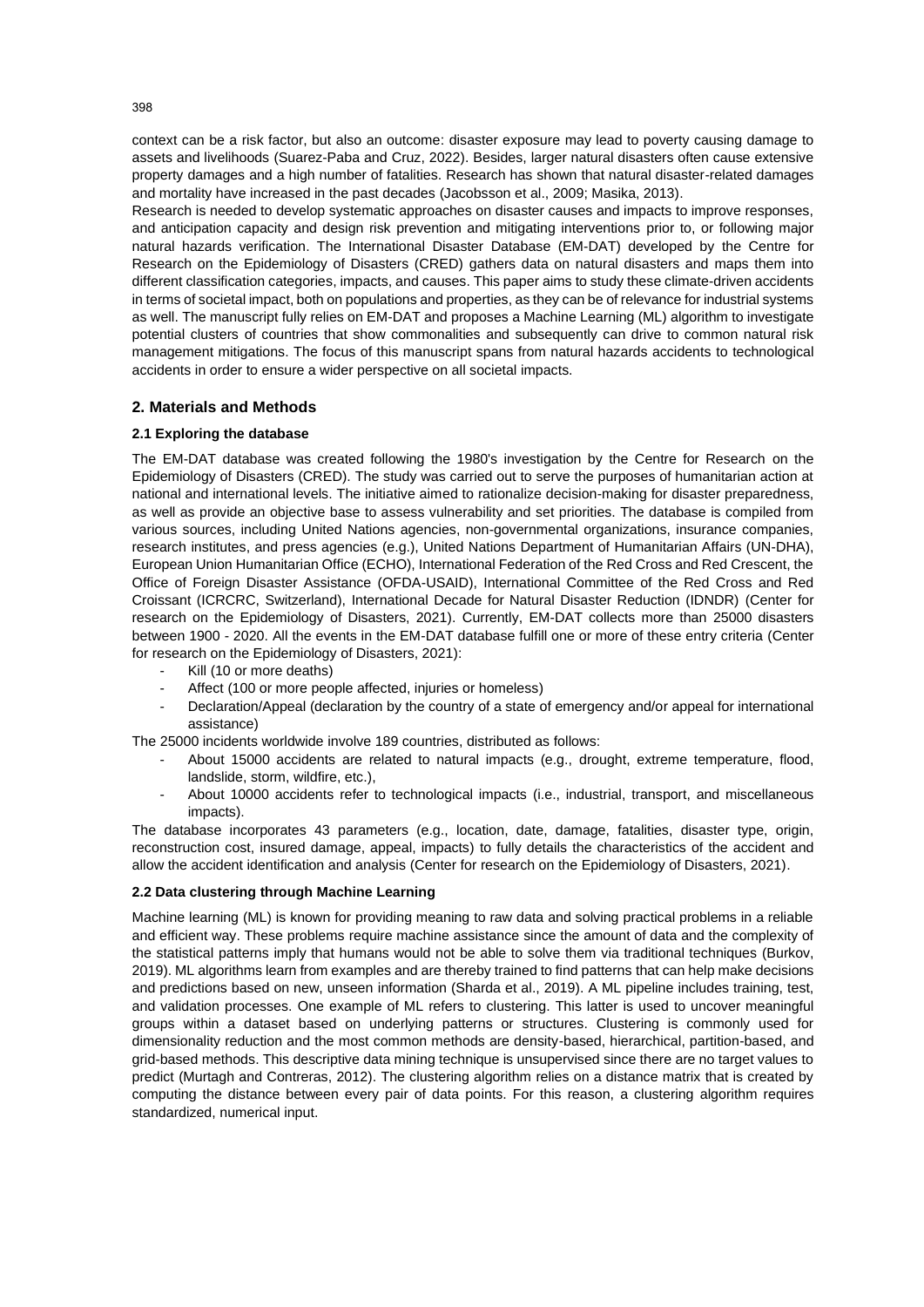### **K-Means Clustering**

K-Means is one of the most frequently used and effective clustering algorithms, as proved by results obtained in several diverse application contexts (Zhang et al., 2017). K-Means is a general-purpose clustering method preferred for data where a flat geometry. The algorithm tries to group data by minimizing the within-cluster-sumof-squares which represents the distance between each data point and the cluster centroid (Chen et al., 2005). The most common metric to compute distances in K-Means is the Euclidean distance, as it is flexible to accommodate different operational situations. Another characteristic of the algorithm is that it requires an explicit specification of the resulting number of clusters. The algorithm will always converge, but it is vulnerable to local minima. This will depend on how centroids are initialized. By running the algorithm with a specified number of clusters  $k$ ,  $k$  random samples from the dataset are allocated as cluster centroids. The main steps of the K-Means clustering algorithm are:

- Initialization: the step to choose k initial centroids
- Looping: the iterative step to stabilize centroids, until a certain threshold is reached, or a certain number of iterations has been run. This loop requires two sub-steps:
	- o Assigning samples to their nearest centroid based on a selected distance measure.
	- o Compute the mean of the assigned samples and create a new centroid.

K-Means with Euclidean distance has been used to map countries' clusters as they appear in the EM-DAT database.

## **3. Results**

The clustering algorithm allowed splitting the 189 countries involved in natural hazard accidents into 40 clusters of varied sizes. The algorithm runs on a set of selected features presented considered relevant for the scope of the analysis: Disaster ID; Country; Location; Year; Disaster group; Disaster subgroup; Disaster type; Event name; Total death; Total damages. The chosen algorithm relies on a distance matrix created computing the distance between every pair of data points. The algorithm has been performed to group data minimizing the within-cluster sum of squares, which represents the distance between each data point and the cluster centroid. Clusters must be validated to check the logical cohesion between the clustered items and to compare the separation among them. A useful metric for validating the significance of clusters is the silhouette, whose scores represent the distance from one sample to the samples in the neighboring clusters (Kingrani et al., 2017). Silhouette coefficients range between -1 and 1 where values close to 1 indicate high compactness within the cluster, which in turn implies longer distances among the sample and the neighboring clusters. Silhouette scores close to 0 indicate overlapping clusters, while negative values indicate a possible misplacement of the sample (Milligan and Cooper, 1985). When examining the obtained results, for demonstration purposes, this manuscript details only the two clusters presenting the higher cumulative number of fatalities. On this basis, cluster 12 (Poland, Germany, Japan, Vietnam, Bangladesh, and South Korea) and cluster 32 (Pakistan, Afghanistan, Iran, Nepal, Sri Lanka, Turkey, Romania, Algeria, and Yemen) being identified have been selected for further explorative statistics. Their average silhouette score was respectively 0,21 and 0,31. Only one element in cluster 12 showed a negative silhouette score (i.e., Poland, -0,04), and it has been manually removed from the following analysis. Details on individual silhouette scores can be retrieved i[n Table 1.](#page-2-0)

<span id="page-2-0"></span>*Table 1. Items in the two clusters were selected for demonstrative purposes, ordered by silhouette score.*

| Country     | <b>Silhouette Score</b> | <b>Cluster</b> | <b>Inclusion</b> |  |
|-------------|-------------------------|----------------|------------------|--|
| Japan       | 0,3720                  | Cluster 12     | Included         |  |
| France      | 0,2832                  | Cluster 12     | Included         |  |
| South Korea | 0,2367                  | Cluster 12     | Included         |  |
| Bangladesh  | 0,2164                  | Cluster 12     | Included         |  |
| Germany     | 0,1039                  | Cluster 12     | Included         |  |
| Vietnam     | 0.0588                  | Cluster 12     | Included         |  |
| Poland      | $-0.0404$               | Cluster 12     | Excluded         |  |
| Afghanistan | 0,4990                  | Cluster 32     | Included         |  |
| Nepal       | 0,4953                  | Cluster 32     | Included         |  |
| Turkey      | 0,4266                  | Cluster 32     | Included         |  |
| Iran        | 0,4196                  | Cluster 32     | Included         |  |
| Pakistan    | 0,4061                  | Cluster 32     | Included         |  |
| Sri Lanka   | 0,1781                  | Cluster 32     | Included         |  |
| Alegria     | 0.1735                  | Cluster 32     | Included         |  |
| Romania     | 0,1510                  | Cluster 32     | Included         |  |
| Yemen       | 0,0346                  | Cluster 32     | Included         |  |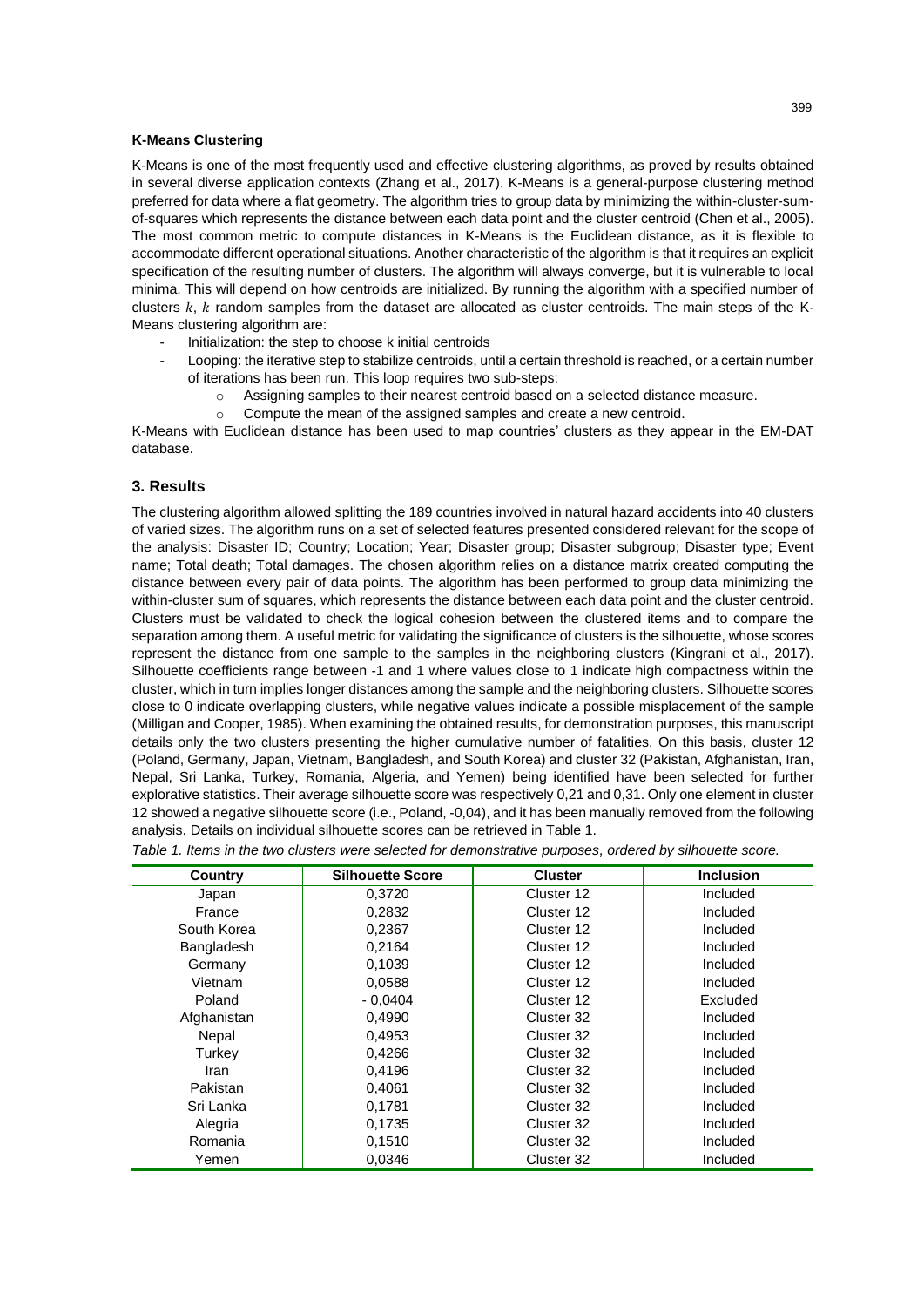[Table 2](#page-3-0) proposes a country classification by a number of deaths and economic damage for the countries being previously selected. It is possible to observe that Bangladesh, Japan, and France account for 98,32% of total deaths count in their cluster, with Bangladesh presenting 89,80%. On the other hand, Japan, Germany, and France represent the 90,93% (75,57%; 8,85% and; 6,50% respectively) of the economic damage in their cluster. Similarly, for cluster 32 the countries: Pakistan, Iran, and Turkey account for 79,06% of total deaths, with however a flatter distribution than the one in cluster 12, i.e. Pakistan 32,14%; Iran 29,04%; and Turkey 17,87%. The same three countries, Pakistan (24,16%), Iran (24,07%), Turkey (23,22%), plus Algeria (10,10%) account for 81,56% of the economic damage in their cluster. Overall, cluster 12 involves 2.769.968 reported deaths, 82,64% more than cluster 32. Likewise, cluster 12 has 82,33% economic damage losses reported more than cluster 32.

| Country     | <b>Total deaths</b> | Total economic damage [\$] |  |  |
|-------------|---------------------|----------------------------|--|--|
| Bangladesh  | 3.010.075           | 21.893.565                 |  |  |
| Japan       | 250.305             | 534.091.500                |  |  |
| Pakistan    | 186.943             | 30.157.109                 |  |  |
| Iran        | 168.942             | 30.049.696                 |  |  |
| Turkey      | 103.996             | 28.986.670                 |  |  |
| Sri Lanka   | 41.046              | 4.475.364                  |  |  |
| France      | 35.177              | 45.956.100                 |  |  |
| Vietnam     | 29.545              | 23.404.066                 |  |  |
| Nepal       | 27.224              | 6.836.415                  |  |  |
| Afghanistan | 26,890              | 603.320                    |  |  |
| Germany     | 13.775              | 62.575.505                 |  |  |
| Algeria     | 13.382              | 12.614.846                 |  |  |
| South Korea | 12.734              | 18.748.034                 |  |  |
| Yemen       | 7.539               | 4.894.400                  |  |  |
| Romania     | 5.681               | 6.199.920                  |  |  |

<span id="page-3-0"></span>*Table 2. Country classification by death and economic damage (ordered by number of deaths).*

[Table 3](#page-4-0) proposes a country classification in terms of deaths and economic damage by impact types and technological impacts, this latter divided into sub-types (industrial, transport, miscellaneous). Besides, the analysis has been separated into two parts. In terms of Natural impacts, Bangladesh has the higher number of fatalities in the reports with 2.993.988 deaths, followed by Japan with 239.374 deaths. Moreover, Japan has the higher economic damage 533.908.500 \$, followed by Germany with 61.978.605 \$. Similarly, about Technological impacts: for accidents related to industries and transports, Bangladesh has the higher number of reported fatalities (1.809, and 13.261 deaths respectively), followed by Germany with 1.650 deaths (industrial impacts) and Pakistan 6.184 deaths (transport impacts). Likewise, Algeria has the higher economic damage reported in the industrial impacts (800.000 \$). Nevertheless, South Korea presents 38.400 \$ related to transport issues.



*Figure 1. Trend over time of the number of natural hazards accidents (blue line) and deaths, the sum of the values for the two clusters being analyzed (cluster 12, cluster 32).*

**Errore. L'origine riferimento non è stata trovata.** represents a combined line chart describing the count of natural hazard accidents reported and the death losses (logarithmic scale to facilitate comparison) over time. The figure shows a peak in the decades of 1940s, mainly due to a Drought disaster that occurred in Bangladesh accounting for 1.900.000 deaths approximately. Besides, it is possible to observe how the behavior over the

400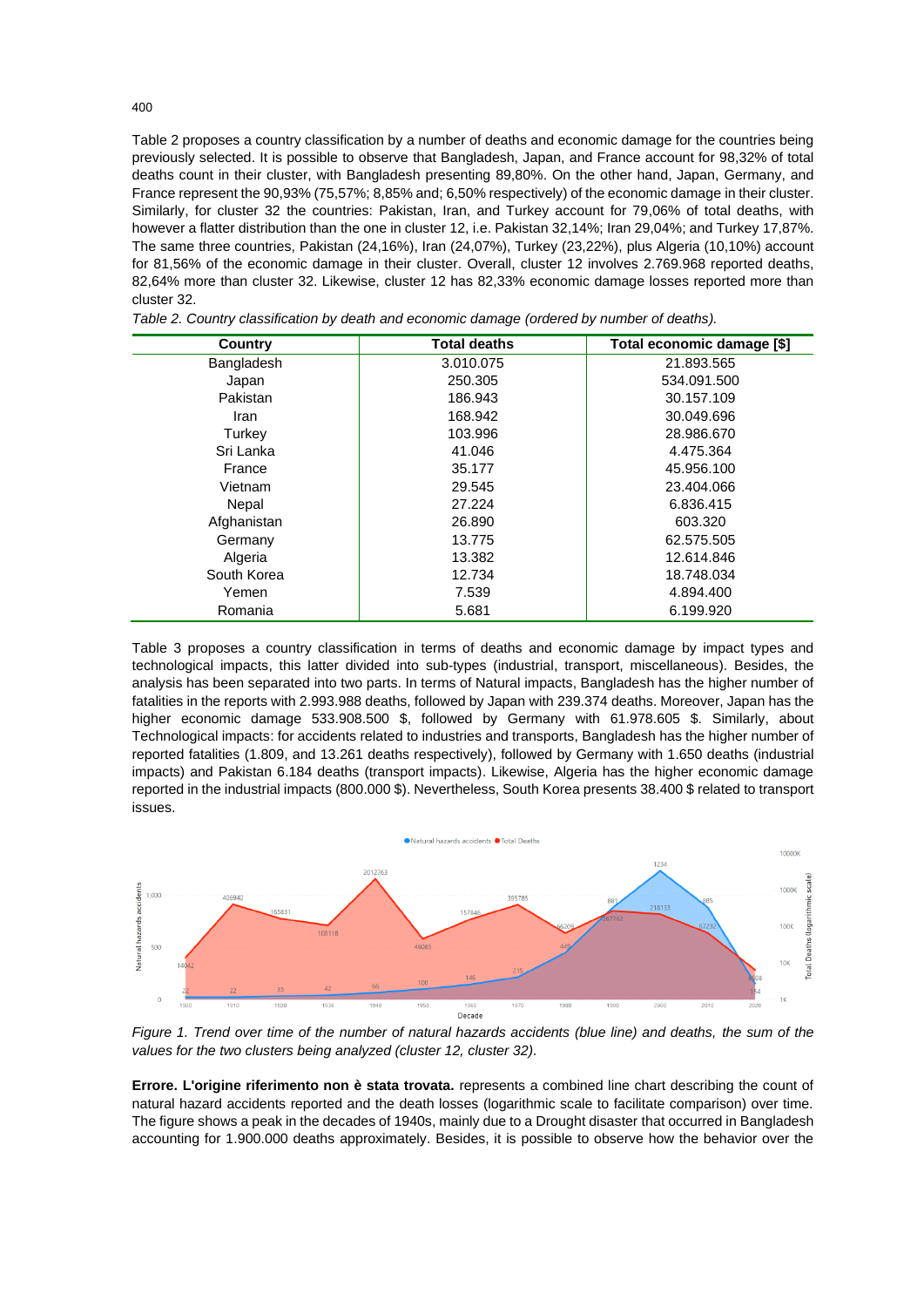decades in terms of count natural hazard accidents is increasing, and the death losses in the last two decades are decreasing.

| Country     | <b>Natural Impact</b> |              | <b>Technological Impact</b> |              |                  |              |                      |              |
|-------------|-----------------------|--------------|-----------------------------|--------------|------------------|--------------|----------------------|--------------|
|             |                       |              | <b>Industrial</b>           |              | <b>Transport</b> |              | <b>Miscellaneous</b> |              |
|             | <b>Deaths</b>         | E. Dmg. [\$] | <b>Deaths</b>               | E. Dmg. [\$] | <b>Deaths</b>    | E. Dmg. [\$] | <b>Deaths</b>        | E. Dmg. [\$] |
| Afghanistan | 25.197                | 603.320      | 280                         | No data      | 1.184            | No data      | 229                  | No data      |
| Algeria     | 11.874                | 11.814.846   | 27                          | 800.000      | 1.280            | No data      | 201                  | No data      |
| Bangladesh  | 2.993.988             | 21.893.565   | 1.809                       | No data      | 13.261           | No data      | 1.017                | No data      |
| France      | 28.864                | 45.892.700   | 1.223                       | 36.800       | 3.571            | No data      | 1.519                | 26.600       |
| Germany     | 10.419                | 61.978.605   | 1.650                       | 226.300      | 1.618            | No data      | 88                   | 370.600      |
| Iran        | 163.347               | 29.899.696   | 196                         | No data      | 4.682            | No data      | 717                  | 150.000      |
| Japan       | 239.374               | 533.908.500  | 41                          | 160.500      | 4.150            | 16.500       | 5.840                | 6.000        |
| Nepal       | 24.871                | 6.835.155    | No data                     | No data      | 2.159            | No data      | 194                  | 1.260        |
| Pakistan    | 178.840               | 29.955.969   | 861                         | 179.080      | 6.184            | No data      | 1.058                | 22.060       |
| Romania     | 4.939                 | 6.199.920    | 60                          | No data      | 587              | No data      | 95                   | No data      |
| S. Korea    | 9.111                 | 18.516.257   | 303                         | 167.300      | 1.658            | 38.400       | 1.662                | 26.077       |
| Sri Lanka   | 40.057                | 4.475.364    | 25                          | No data      | 871              | No data      | 93                   | No data      |
| Turkey      | 97.086                | 28.708.670   | 1.239                       | No data      | 3.084            | No data      | 2.587                | 278,000      |
| Vietnam     | 27.240                | 23.399.566   | 762                         | 2.000        | 1.354            | No data      | 189                  | 2.500        |
| Yemen       | 5.623                 | 4.894.400    | 129                         | No data      | 1.647            | No data      | 140                  | No data      |

<span id="page-4-0"></span>*Table 3. Country classification for detailed impact, with a focus on technological aspects (industrial, transport, and miscellaneous). Background highlights maximum value per category.*

[Figure 2](#page-4-1) represents a combined line chart describing the count of natural hazard accidents and the economic damage (logarithmic scale to facilitate comparison) over time. It is possible to notice the economic losses reported for the clusters being analyzed show an exponential trend over time, differently from deaths losses. Moreover, it is possible to observe how the society and countries has been enhance the safety constrains in the industrial processes affected by the natural hazards accidents to reduce the occupational losses, instead, economic damage related by them has increased over the year. These results could be a signal of the increased quality of reporting over years as well as potential improvements in safety management and risk assessment of natural hazards. More specifically, a larger number of events with smaller losses in EM-DAT may be used for analytics and support strategic decision-making also in relation and comparison with world risk indexes (Aleksandrova et al., 2021)



<span id="page-4-1"></span>*Figure 2. Trend over time of the number of natural hazards accidents (blue line) and economic damage (dark blue line) for the two clusters being analysed (cluster 12, cluster 32).*

### **4. Conclusions**

The overall goal of the analysis presented in this paper is to demonstrate the possible usage of data about natural disasters and their implications for societal safety and industrial management. The work presents methodological results obtained from clustering algorithms and analytics referred to fatalities and economic